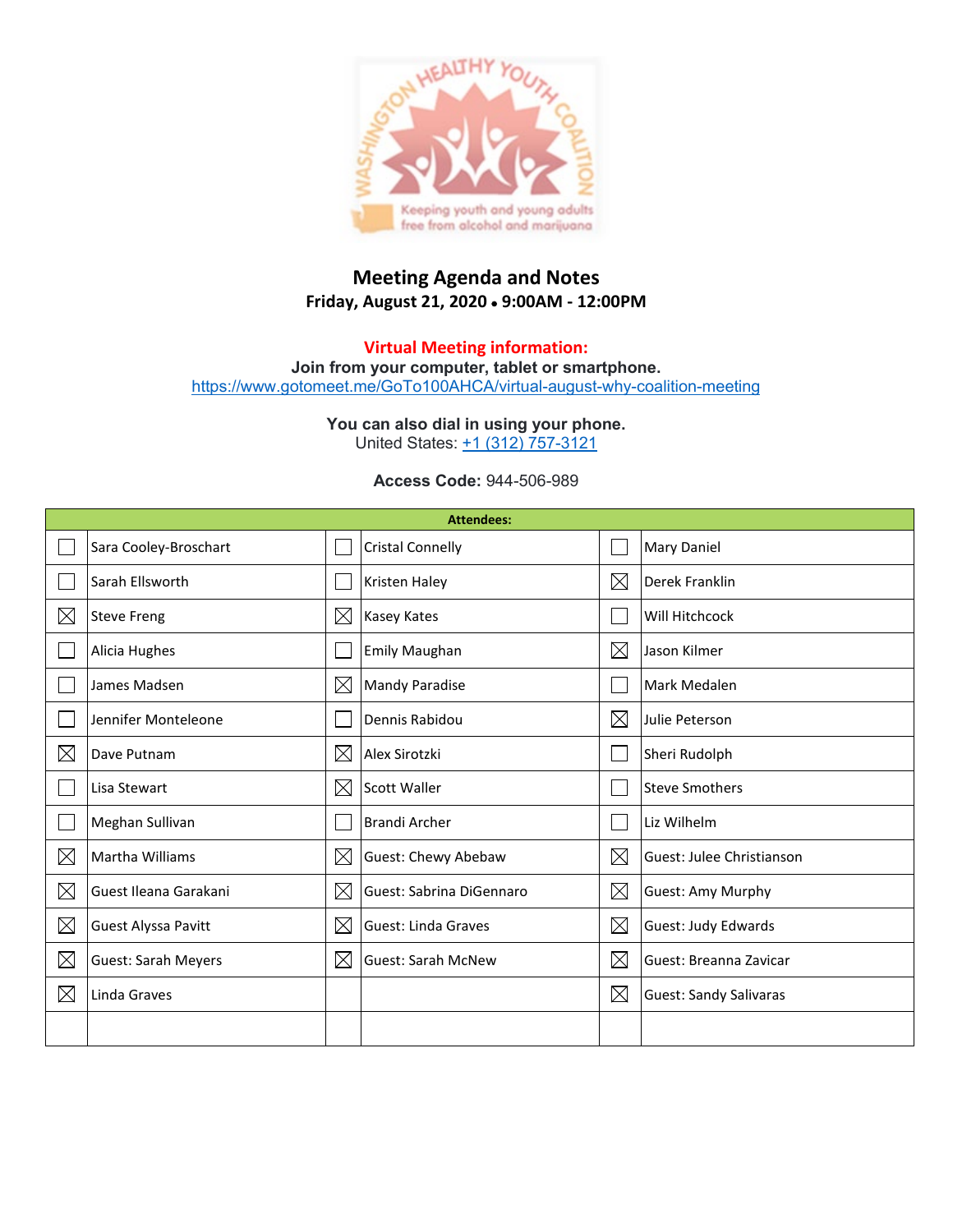| <b>No</b> | <b>Agenda Items</b>                                         | <b>Time</b> | Lead                                         | <b>Summary Meeting Notes</b>                                                                                                                                                                                                                                                                                                                                                                                                                                                                                                                                                                                                                                                                                                                                                                                                                                                                                                                                                                                                                                                                                                                                                                                                   |  |  |  |
|-----------|-------------------------------------------------------------|-------------|----------------------------------------------|--------------------------------------------------------------------------------------------------------------------------------------------------------------------------------------------------------------------------------------------------------------------------------------------------------------------------------------------------------------------------------------------------------------------------------------------------------------------------------------------------------------------------------------------------------------------------------------------------------------------------------------------------------------------------------------------------------------------------------------------------------------------------------------------------------------------------------------------------------------------------------------------------------------------------------------------------------------------------------------------------------------------------------------------------------------------------------------------------------------------------------------------------------------------------------------------------------------------------------|--|--|--|
| 1.        | <b>Welcome and</b><br>introductions<br><b>Team Building</b> | 9:00        | <b>Kasey Kates</b><br>WHY Co-Chair           | Kasey welcomed attendees and reviewed the agenda.<br>Attendees were asked to share about summer adventures.                                                                                                                                                                                                                                                                                                                                                                                                                                                                                                                                                                                                                                                                                                                                                                                                                                                                                                                                                                                                                                                                                                                    |  |  |  |
| 2.        | <b>Agency Update</b>                                        | 9:20        | Jason Kilmer,<br>University of<br>Washington | Jason gave a brief history of the College Coalition for<br>Substance Abuse Prevention (CCSAP). He provided an<br>overview of the five tasks of CCSAP, and provided an<br>explanation of each. He identified some challenges the<br>coalition will need to consider in the future. The slide<br>show will be provided to attendees.                                                                                                                                                                                                                                                                                                                                                                                                                                                                                                                                                                                                                                                                                                                                                                                                                                                                                             |  |  |  |
| 3.        | <b>YAHS</b>                                                 | 9:30        | Jason                                        | Jason provided an overview of the Young Adult Healthy<br>Survey (YAHS) and then provided information on the data<br>collected historically and recently collected. Jason<br>outlined the next steps for the survey. Jason offered to<br>provide the slide deck to Martha for dissemination to<br>attendees. Jason took a few moments to answer<br>questions posted in the chat box.                                                                                                                                                                                                                                                                                                                                                                                                                                                                                                                                                                                                                                                                                                                                                                                                                                            |  |  |  |
| 4.        | <b>Break</b>                                                | 10:30       |                                              |                                                                                                                                                                                                                                                                                                                                                                                                                                                                                                                                                                                                                                                                                                                                                                                                                                                                                                                                                                                                                                                                                                                                                                                                                                |  |  |  |
| 5.        | DOH/HCA<br>Campaign<br>highlights                           | 10:40       | Julee<br>Christianson                        | Julee presented current campaigns supported by the<br>Department of Health and the Health Care Authority.<br>Kristen Haley (DOH) and Julee will be presenting at the<br>NPN Conference next week about the DOH and HCA<br>collaboration on campaigns, the websites, social media<br>sites, as well as the Parent's Guide that WHY Coalition<br>supports. If any attendees would like more information,<br>copies of the campaigns, or press kits please contact Julee<br>Christianson at julee.christianson@hca.wa.gov.<br>Here is some additional information Julee wanted<br>attendees to know/have:<br>Make sure you and your organization like Start<br>Talking Now Facebook and share our posts!<br>https://www.facebook.com/StartTalkingNowWA/<br>Parent website: https://www.starttalkingnow.org/<br>$\bullet$<br>Young Adult website:<br>https://notamomentwasted.org/<br>Digital version of current Parent Guide can be<br>$\bullet$<br>found here (will have an updated version to share<br>in October):<br>https://www.theathenaforum.org/best practices<br>toolkit<br>Partner toolkit for Not A Moment Wasted and<br>related campaigns (assets for new campaign work<br>presented should be available in October): |  |  |  |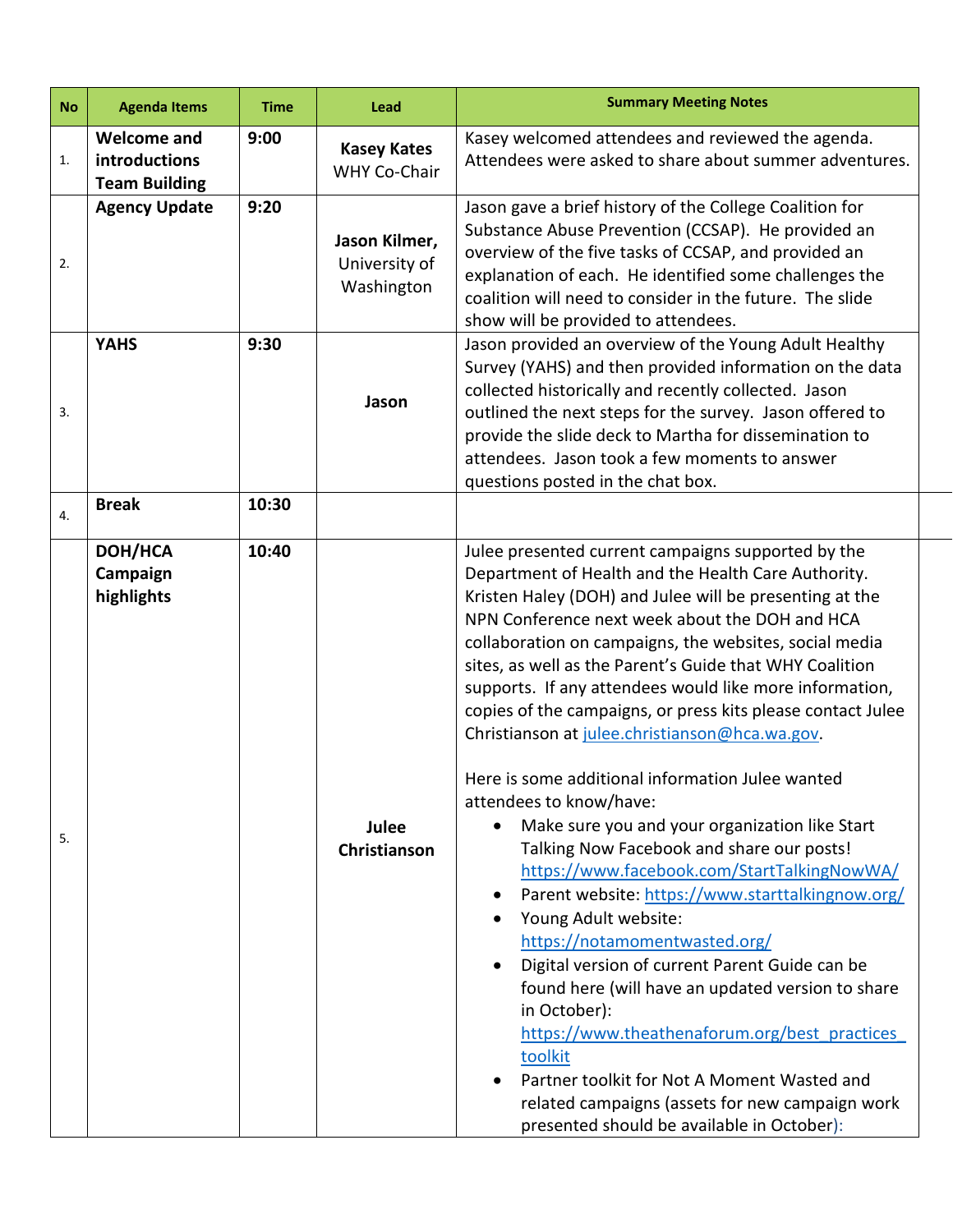|    |                                                     |       |                              | https://thesocialpresskit.com/not-a-moment-                                      |
|----|-----------------------------------------------------|-------|------------------------------|----------------------------------------------------------------------------------|
|    |                                                     |       |                              | wasted                                                                           |
|    |                                                     |       |                              | More to come on the partner toolkit for the Start                                |
|    |                                                     |       |                              | Talking Now assets (coming in October).                                          |
|    | <b>Communications</b>                               | 11:05 |                              | Because of all the campaign work featured on the Start                           |
|    | <b>Team Update</b>                                  |       |                              | Talking Now social media site there are about 1000                               |
|    |                                                     |       |                              | followers. The Communications team is looking at the                             |
|    |                                                     |       | <b>Julee</b><br>Christianson | Start Talking Now website, looking at a more strategic                           |
|    |                                                     |       |                              | update of the website. Scott Waller added how the WHY                            |
|    |                                                     |       |                              | Coalition and the Communications Team has supported                              |
|    |                                                     |       |                              | the Start Talking Now website. What we want to focus on                          |
|    |                                                     |       |                              | is making the site less text heavy and include more age                          |
| 6. |                                                     |       |                              | specific suggestions for parents. Scott demonstrated the                         |
|    |                                                     |       |                              | ParentingMontana.org website, which is a good example                            |
|    |                                                     |       |                              | of a website that went through an extensive                                      |
|    |                                                     |       |                              | feedback/stakeholder process that Start Talking Now                              |
|    |                                                     |       |                              | could be modeled after. Julee is working on a funding                            |
|    |                                                     |       |                              | proposal to update our website. Julee and Scott shared                           |
|    |                                                     |       |                              | parts of the conversation with Christine Steel who was a                         |
|    |                                                     |       |                              | critical player in the Montana website development. If                           |
|    |                                                     |       |                              | attendees are interested in helping with this effort contact                     |
|    |                                                     |       |                              | Julee at julee.christianson@hca.wa.gov.                                          |
|    | <b>Hot Topics</b><br>• LCB Updates<br>• Alcohol and | 11:10 |                              | LCB Update: Judy shared with the group some of the                               |
|    |                                                     |       |                              | allowances that have occurred since COVID-19 such as                             |
|    |                                                     |       |                              | alcohol delivery service to end at 2 a.m. and in person                          |
|    | Marijuana:                                          |       |                              | service to end at 10 p.m.; it appears that outlet density                        |
|    | COVID-19                                            |       |                              | has increased. Cannabis curbside access or walk up                               |
|    |                                                     |       | Judy<br><b>Kasey</b>         | windows allowances are still in affect; tobacco and vape                         |
|    |                                                     |       |                              | compliance checks are on hold because of COVID-19                                |
| 7. |                                                     |       |                              | restrictions. Surveillance checks are still active. All                          |
|    |                                                     |       | All                          | temporary allowances will not continue when restrictions                         |
|    |                                                     |       |                              | are relaxed unless they are made permanent. Judy shared                          |
|    |                                                     |       |                              | other restrictions that LCB is involved with not related to                      |
|    |                                                     |       |                              | alcohol and marijuana. WHY Coalition will have an                                |
|    |                                                     |       |                              | opportunity to advocate for prevention in the allowances                         |
|    |                                                     |       |                              | process.                                                                         |
|    |                                                     |       |                              | Alcohol and Marijuana in COVID-19: This item was                                 |
|    |                                                     |       | <b>Martha</b>                | addressed during the LCB update.                                                 |
| 8. | Meeting wrap up                                     | 11:30 | <b>Williams</b>              | Martha reviewed the action items identified during the                           |
|    | <b>Round Table</b>                                  | 11:35 |                              | meeting.<br>Scott: a group has put together through YMPEP a tool kit,            |
| 9. | <b>Member updates</b>                               |       |                              | video. Contact information will come out with the                                |
|    |                                                     |       |                              | minutes mvapecommunityassessment@gmail.com                                       |
|    |                                                     |       |                              | MVAPE video link -                                                               |
|    |                                                     |       |                              | <https: 1mta2uwurkpgg4e0cyr<="" d="" drive.google.com="" file="" th=""></https:> |
|    |                                                     |       |                              | eBsqMzhrSZp6xQ/view?usp=sharing>                                                 |
|    |                                                     |       |                              |                                                                                  |